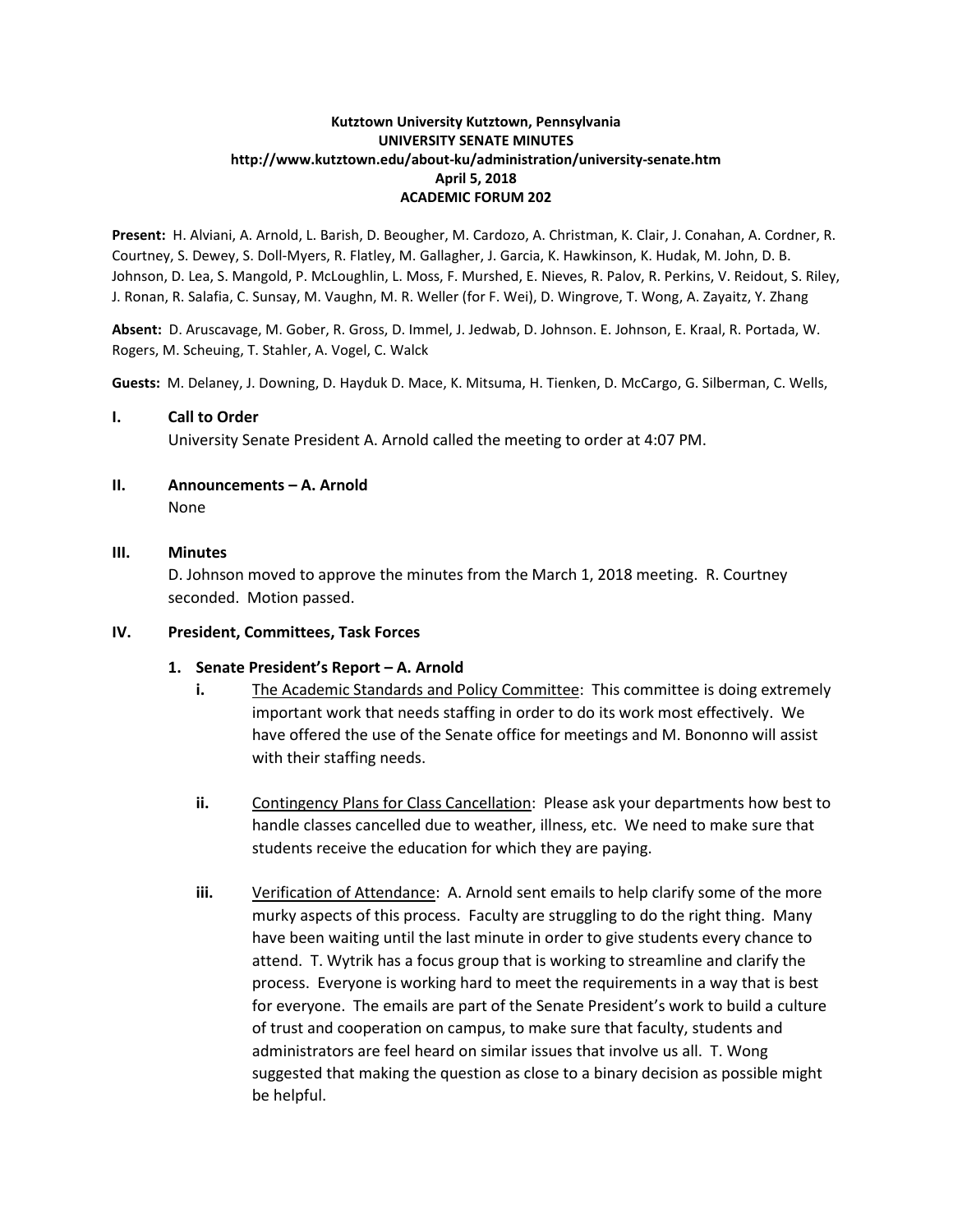# **2. Senate Vice President's Report – J. Ronan**

The Committee on Committees has had a strange year. There are a large number of people applying for committee positions, but not all committees had applicants. The committee had to reach out for 10 seats, and still have 6 without applicants. The committee filled 83 positions and 123 respondents. More positions went to women because more women applied. The committee considers such things as whether the committee is a major committee requiring continuity and whether the applicants are tenure track or associate professors seeking promotion to full professor. The committee staggered the terms for the positions in order to maintain continuity as much as possible. The list of appointments was read. The motion to approve the appointments passed.

# **3. Senate Secretary's Report – A. Cordner**

Senate elections have been completed. Nominations were done in the week before Spring Break, and the election took place in the week and a half following break. There were 18 individuals who stood for election to 9 positions. The list of individuals who won their election was read and the winning candidates were recognized by the Senate.

### **4. University President's Report – K. Hawkinson**

- i. Board of Governors: K. Hawkinson attended the recent Board of Governor's meeting and would like to invite them to visit KU next year. There are several goals: increased enrollments, resolving budget issues, and work on reforms from various work groups. The web page for the state system lists reforms. The system is currently searching for a new Chancellor. M. Gallagher was honored for her work.
- ii. Enrollment: Enrollment is up in every category. Last year at this time there were 1,044 deposits; this year there are 1,269. Between 800-900 accepted students will be on campus next week. The Council of Trustees will meet the same day. There will be a Town/Gown meeting soon to follow up on issues pertaining to Kutzpaddy Day and other issues.
- iii. Presidential Review: The president's 3-year review will take place this year. An external review team will be on campus 4/16-18. The team will speak to all of the main stakeholders on campus.
- iv. Budget Update (J. Silberman and M. Delaney): There are many separate accounts that fund the university. Each has designated uses, and funds from different funds cannot be mixed together for other purposes. E and G is the main budgeting account, which had \$27 million last year. Restricted accounts must be used for specific purposes. Auxiliary accounts, which are used for such things as housing, dining, and so on, had \$47 million last year. There are also accounts for construction, refurbishing and repair. Plant funds are reserved for building and infrastructure. There must be a balance between different long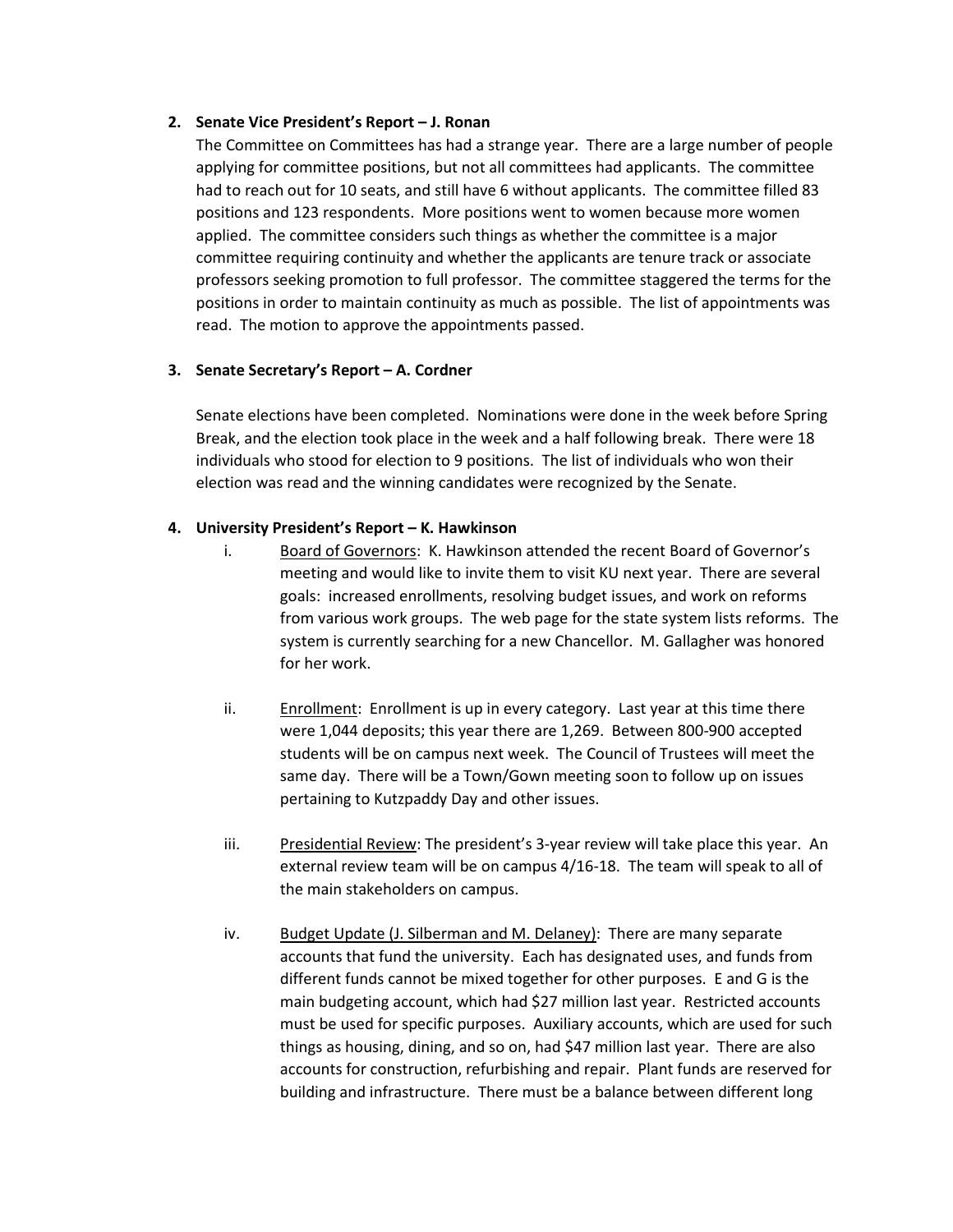term needs. The university must have a balanced budget. Personnel costs make up 75% of the funds expended. The deficit for 2017-18 is \$5.9 million. It is important to understand that the budget is not the same thing as the year end results. A budget is the plan; final results are what actually happened. There has been a decline in available funds over time. The university has been pulling funds from cash reserves to fill the gap, but that is not sustainable in the long term. In this past year KU has spent more unrestricted funds than were brought in. Should we be concerned? In 2015, the university had 5 of 9 markers in the acceptable risk category and 2 in the red. Since then, our financial standing has dropped to only 2 in the green and 4 in the red. This outcome was caused by using cash reserves. The current projection is that this situation will change. Revenues are increasing in all key areas: tuition, a 1.2\$ increase in overall enrollment, a 3.3% increase in the state appropriation, and a modest increase in performance funding. At the same time, personnel costs are rising. Salaries have increased, and benefit costs (while increasing only slightly) are also on the rise. The university will budget 5% savings in retirement. The current budget will be balanced with cash reserves. Next year's expenses are growing, with an expected \$5.1 million deficit next year. One option would be to institute a "campus support fee," which will mean either decreasing the services offered for charging more to maintain current levels of service, which would have an impact on enrollment. A fee of \$400 per semester would eliminate the shortfall. This type of fee has been used elsewhere in the PASSHE system. KU charges the lowest amount of fees in the system. A fee of \$200 would put us in the middle of the pack and would cut the shortfall in half. The amount of the feel has not yet been determined. There are no funds set aside for the welcome center at this point. No money has been set toward additional major projects. Only smaller projects are currently funded. The university can and will move any unrestricted funds that are available. The Professional Development fund carries over from year to year. For departmental carryovers, the university uses a gain sharing program. Half of the carryover would stay with the program, and the department can argue that the remainder should stay with the program if there are specific initiatives for which it will be used.

K. Hawkinson noted that we are at a point where income must match expenditures. The university is required to do that without using reserves to balance the budget, because it affects the debt service. Middle States saw the problem, as well. The funds will need to come from increases in tuition and fees or cuts in services. If the university is able to reach a point where there is a surplus, then fees will not need to be cut. At that point, the university may be able to lower them.

In response to a question, J. Silberman noted that while we do have control over fees for services that students need, only increasing enrollment will actually solve the problem. K. Clair asked whether the university is planning for the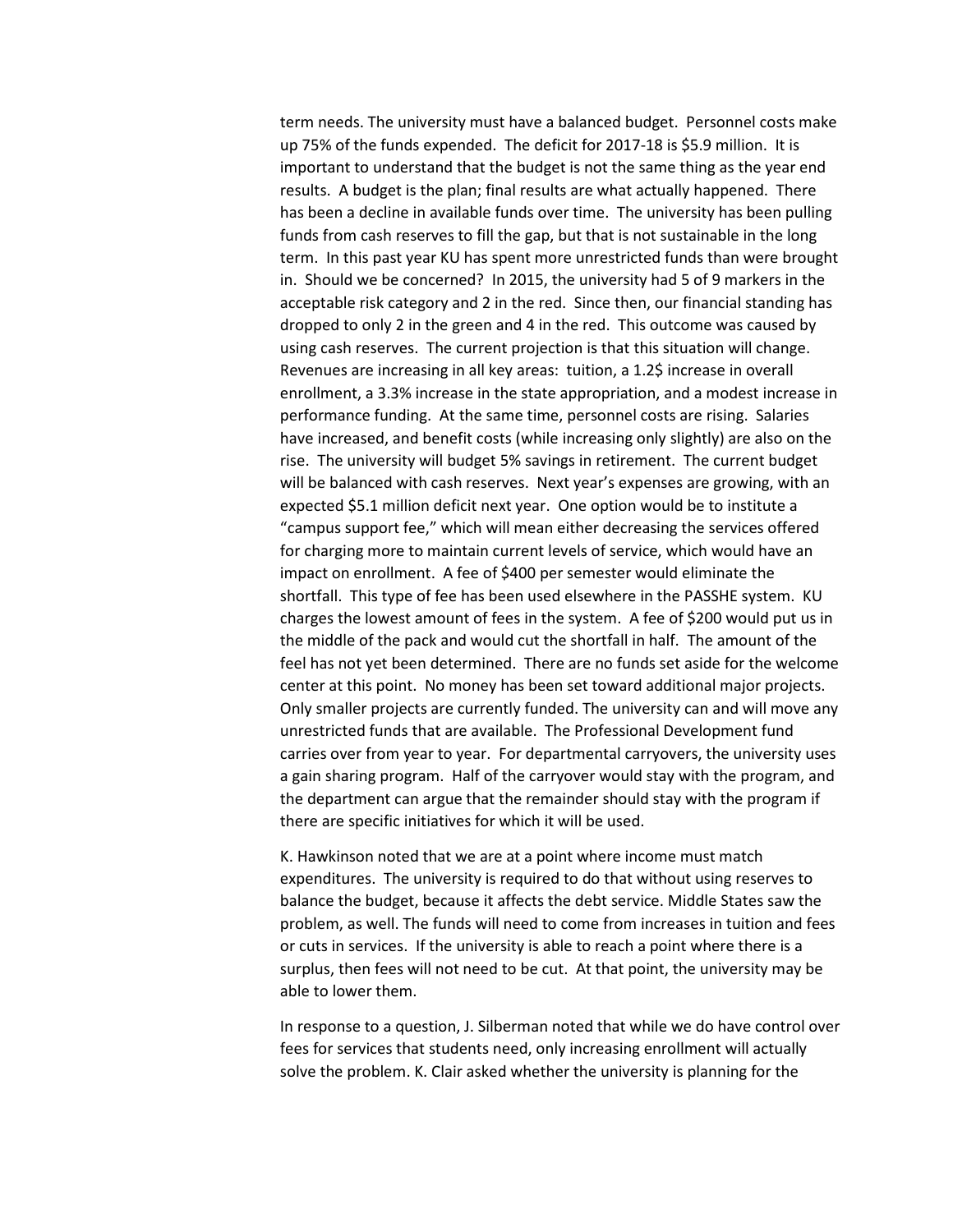additional personnel that would be needed to support increased enrollment. At this point, additional personnel are not in the current plan.

K. Hawkinson reported that the university has plenty of capacity. High demand areas are overstressed, while low demand areas are less so. Most of the money available to the university is fixed. The most flexibility lies within the \$10 - \$20 million that are not fixed, which is why a \$5 million deficit is so troubling. In the past, the university cut services to save money, which resulted in a loss of students and had a negative impact on recruitment. The fee would allow us to maintain services in order to avoid that.

# **5. Student Government Board Report – M. Gallagher**

SGA is working on compiling comments on these issues. The board recently held a town hall meeting. The final SGB budget has been approved and sent on the next level. SGA has 33 seats up for election. Also, the Student-Athlete Advisory Committee has been added to the board as a standing committee.

# **V. Unfinished Business**

**1. First Weeks Problem:** We are making progress in small ways. Research on the cost differential between new and rental books is only about 10%. Third party rentals reduce the loss incurred by the book store, but in-house rentals can be done. Faculty have the option to commit to a book for 2 or more semesters to allow an in-house rental at a lower cost. T. Wong reported that the Math Department tends to use the same texts. If others would commit to using the same book across sections taught by different professors, the larger volume would reduce costs. A. Arnold reminded the group that making the 10/15 deadline for book orders in the fall will also save students money. We are out of compliance with the federal government requirement that students should know the entire cost of a course before registering.

# **2. Academic Policy Committee:** D. Mace

- i. ACA-031, Admission Guidelines for Undergraduate International Students Policy: The policy was introduced to add clarifying language. Motion passed with no discussion.
- ii. ACA-088, Graduate Pass/Fail Policy: The policy was introduced to change the language from "doctorate" to "graduate." Questions were raised about whether the policy conflicts with ACA-085. The policy was laid on the table.
- iii.  $ACA-086$ , Regalia Policy: The policy has been discussed by the committee twice. The goal is to ensure that regalia honors academics. Graduation is an academic event as well as a celebration. The idea is to set the tone and let officials do their job. The question of whether other groups can wear regalia is open to appeal. The plan is to vote on the issue in May. There was some discussion on language that the committee may wish to clarify before the vote.